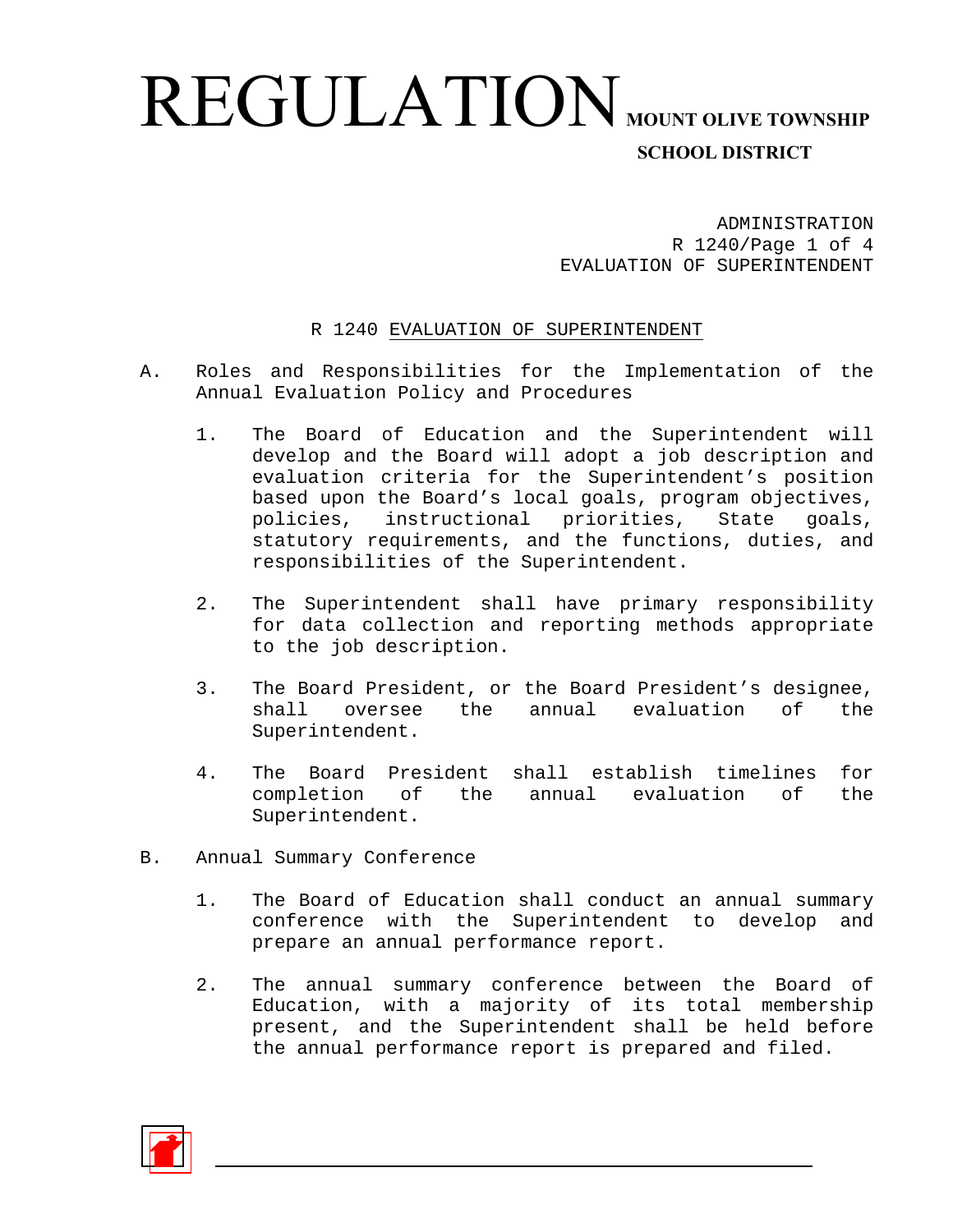## REGULATION **MOUNT OLIVE TOWNSHIP SCHOOL DISTRICT**

ADMINISTRATION R 1240/Page 2 of 4 EVALUATION OF SUPERINTENDENT

- 3. The Superintendent shall submit to all Board members any information, documents, statistics, or any other data or information he/she would like for the Board members to consider at the annual summary conference.
- 4. The Board President, or the Board President's designee, shall preside over the Board's annual summary conference meeting.
- 5. The conference shall be held in executive session, unless the Superintendent requests it be held in public. The conference shall include, but not be limited to, review of the following:
	- a. Performance of the Superintendent based upon the Board approved job description;
	- b. Progress of the Superintendent in achieving and/or implementing the school district's goals, program objectives, policies, instructional priorities, State goals, and statutory requirements; and
	- c. Indicators of student progress and growth toward program objectives.
- C. Annual Performance Report
	- 1. The annual performance report shall be prepared and approved by a majority of the Board of Education's total membership by July 1 and shall include, but not be limited to:
		- a. Performance area(s) of strength;
		- b. Performance area(s) needing improvement based upon the job description and evaluation criteria set forth in N.J.A.C. 6A:10-8.1(c)2;

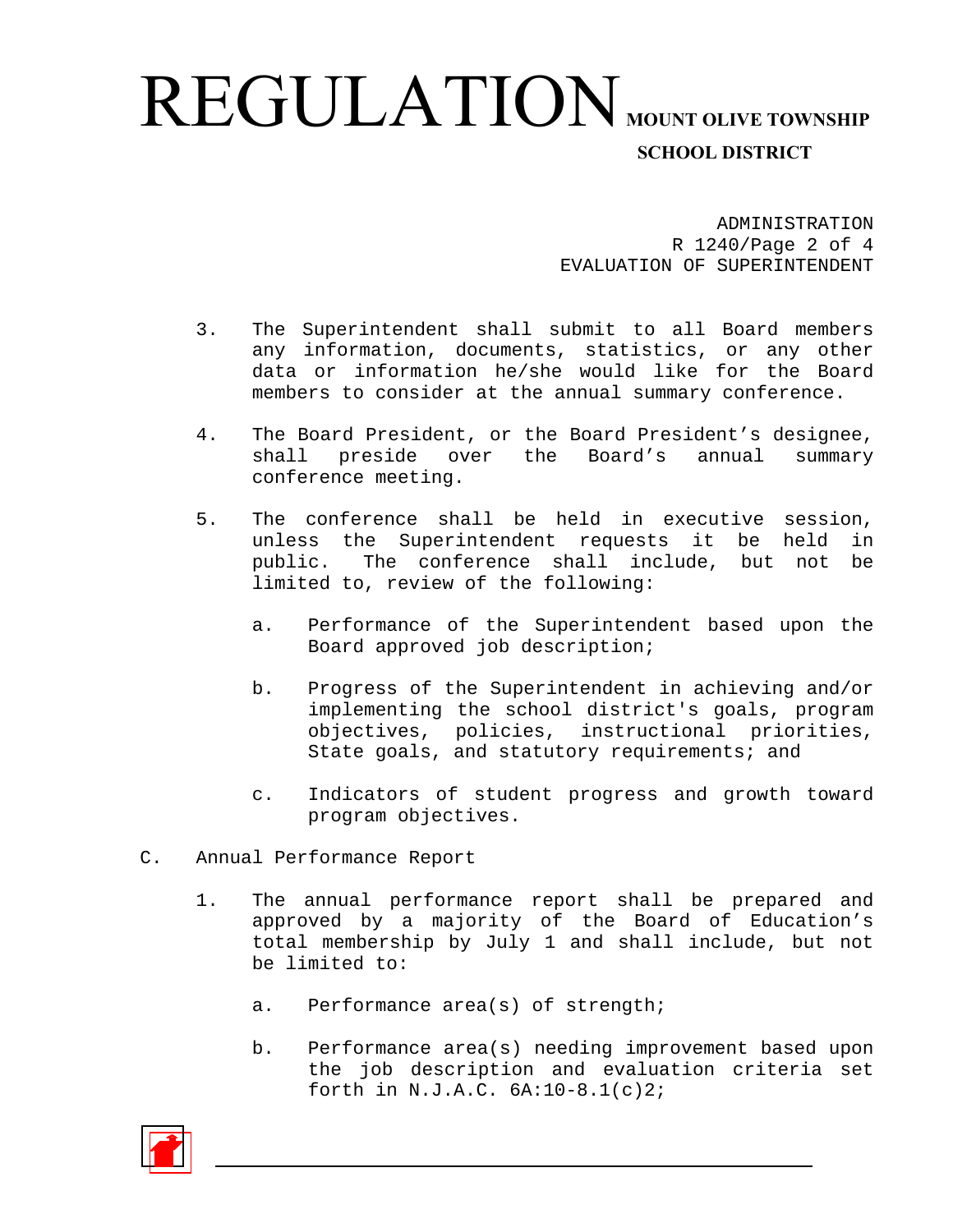# REGULATION **MOUNT OLIVE TOWNSHIP**

### **SCHOOL DISTRICT**

ADMINISTRATION R 1240/Page 3 of 4 EVALUATION OF SUPERINTENDENT

- c. Recommendations for professional growth and development;
- d. Summary of indicators of student progress and growth, and a statement of how the indicators relate to the effectiveness of the overall program and the Superintendent's performance; and
- e. Provision for performance data not included in the report to be entered into the record by the Superintendent within ten teaching staff member working days after the report's completion.
- 2. The Board President, or the Board President's designee, shall prepare a draft of the annual performance report after the annual summary conference.
- 3. The draft of the annual performance report shall be disseminated to all Board members for review and comment before presenting the draft report to the Superintendent.
	- a. In the event a Board member believes a provision(s) of the draft of the annual performance report is not in accord with the provisions agreed to by a majority of the Board during the annual summary conference, the Board member shall submit in writing their proposed revision(s) to the drafter of the annual performance report. The draft of the annual performance report may be revised by the drafter of the report if the drafter agrees with the Board member's proposed revision. In the event the drafter does not agree with the proposed revision(s), the issue shall be presented to the full membership of the Board of Education in executive session to make a final determination.